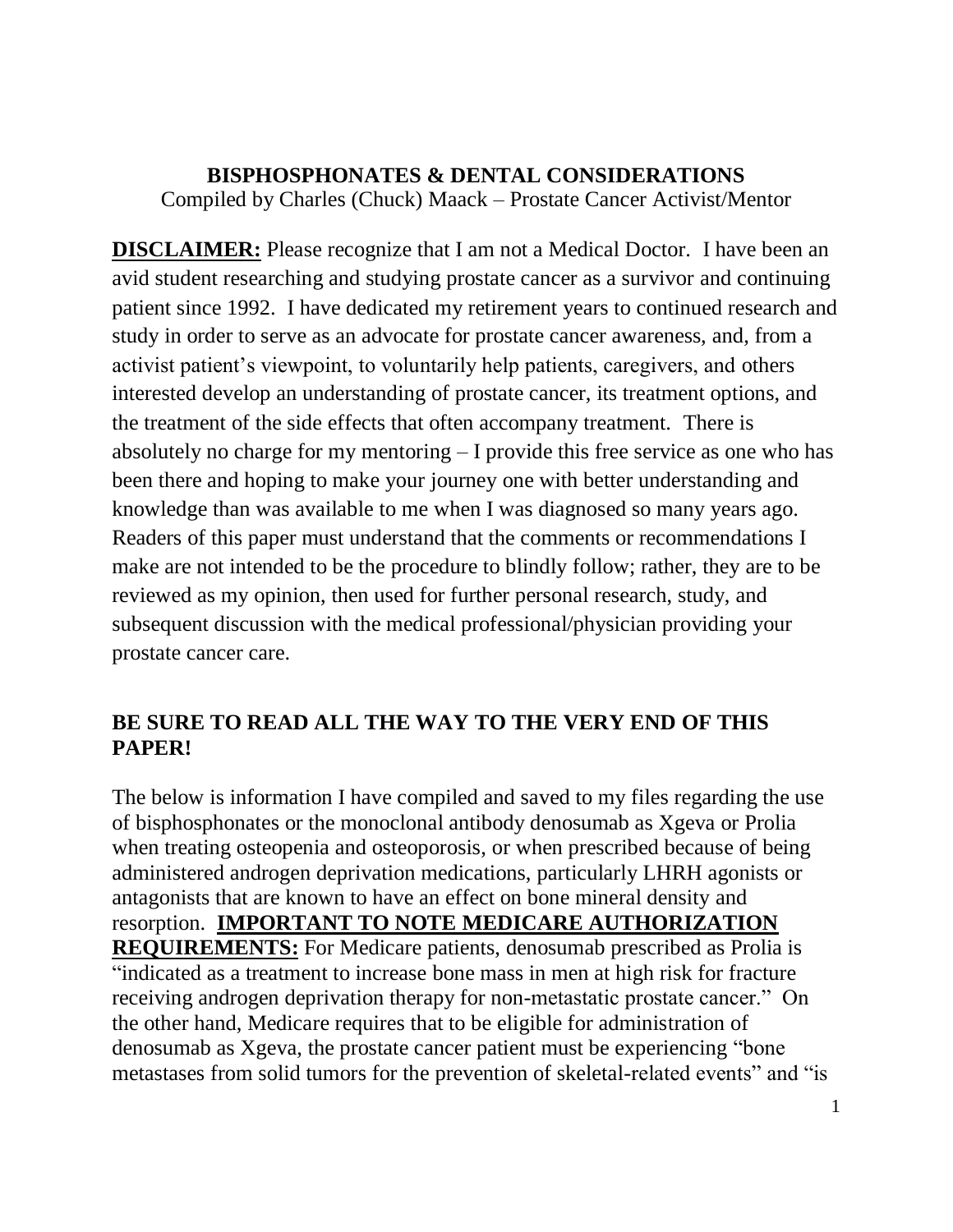approved for the treatment of hypercalcemia or malignancy (HCM) refractory to bisphosphonate therapy." **THUS, MEDICARE DOES NOT AUTHORIZE XGEVA FOR PATIENTS NOT YET EXPERIENCING METASTASES.**  Rather, Prolia or Zometa should be prescribed.

**IN THAT THE HALF-LIFE OF BISPHOSPHONATES IN THE SYSTEM CAN RANGE TO TEN YEARS AND LONGER AND THE MONOCLONAL ANIBODY DENOSUMAB UP TO TWO MONTHS, PLEASE BE SURE TO READ ALL THE WAY TO THE END OF THIS PAPER TO RECOGNIZE THE EXTREME IMPORTANCE OF DENTAL CONSIDERATIONS PRIOR TO THE ADMINISTRATION OF BISPHOSPHONATES OR THE MONOCLONAL ANTIBODY DENOSUMAB AS XGEVA OR PROLIA.**

**I JUST CANNOT EMPHASIZE ENOUGH "***HOW IMPORTANT"* **THIS IS !!**

**ADHERING TO THESE CONSIDERATIONS SERVES TO AID IN THE PREVENTION OF MEDICATION-RELATED OSTEONECROSIS OF THE JAW (MRONJ).** 

**EVERY PATIENT BEING CONSIDERED FOR THE PRESCRIBING OF A BISPHOSPHONATE OR DENOSUMAB AS XGEVA SHOULD "***ALWAYS***" GET DENTAL CLEARANCE "***BEFORE"* **THE MEDICATION IS ADMINISTERED.**

**AS NOTED BY MEDICAL ONCOLOGIST STEPHEN B. STRUM, M.D., FACP, A SPECIALIST SPECIFICALLY IN RESEARCH AND TREATMENT OF RECURRING OR ADVANCED POSTATE CANCER SINCE 1983, THAT "CLEARANCE" SHOULD BE A FORMAL NOTE FROM A DENTIST OR ORAL SURGEON THAT SPECIFIES:**

**"***NO INVASIVE DENTAL WORK IS INDICATED AND THERE ARE NO CONTRA INDICATIONS TO THE PRESCRIBING OF ANTI-RESORPTIVE BISPHOSPHONATES SUCH AS ZOMETA/ZOLEDRONIC ACID OR XGEVA/DENOSUMAB."* 

**WITH DENTAL ISSUES TAKEN CARE OF AHEAD OF TIME, MRONJ ALREADY IN EARLY DEVELOPMENT MAY BE RECOGNIZED BY IMAGING PERFORMED BY THE DENTIST/ORAL SURGEON DESPITE**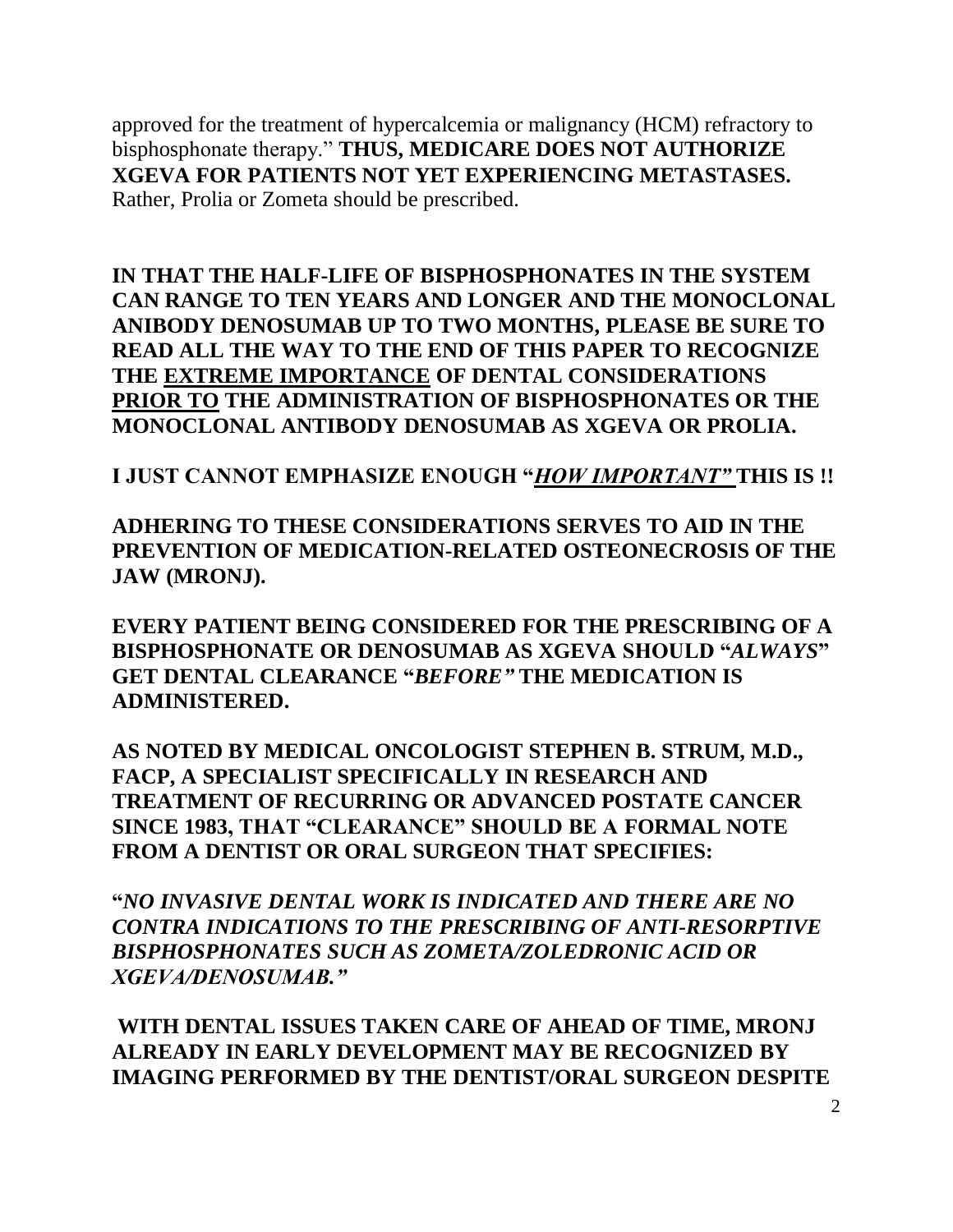## **NO EARLIER SIGNS OF ANY SIDE EFFECTS, AND SHOULD THAT BE THE CASE, THE ADMINISTRATION OF EITHER ZOMETA OR XGEVA SHOULD NOT BE PERFORMED SINCE THEY COULD PROVIDE THE IMPETUS TO EXACERBATING AND FUELING THE ALREADY PRESENT MRONJ CONDITION.**

To anyone expecting to be prescribed bisphosphonates or the monoclonal antibody denosumab as a treatment for the foregoing reasons, or actually any reason, the information below is important for the patient to review and fully discuss with both his physician prescribing the treatment and with his dentist prior to any administration of these medications. The physician and dentist should be aware of each other in the event any dental work may become required once being treated.

The nitrogen producing bisphosphonates, among which is the commonly prescribed Zometa/zoledronic acid, have been found to be the culprits to subsequent ONJ. However, I have learned that the reason the nitrogen producing bisphosphonates have been those prescribed is because they are well absorbed and thus more effective than the clodronate and other non-nitro producing bisphosphonates that are much slower in activity and effectiveness. The jury is currently out but being looked into by some sources as to moving away from these nitro-producing bisphosphonates**. Of more recent interest (August 2015) this study<http://tinyurl.com/p6ey2s5> reports that the administration of zoledronic acid/Zometa could be reduced to every 12 weeks than the more often prescribed every 4 weeks with the same effectiveness. As noted: "The study concluded that administering zoledronic acid every 12 weeks is noninferior to administering the drug every 4 weeks." If you are being prescribed administration of Zometa every 4 weeks, bring this reference paper to the attention of your treating physician.** Xgeva/denosumab, though also a medication that can result in ONJ, is considered much less likely to do so, though it appears that if there was any indication of ONJ already in early development, this medication could then exacerbate that condition to fully recognized MRONJ.

## **AGAIN, NOTE THE IMPORTANCE OF COMPLETING ALL IMAGING OF THE JAWBONE AND COMPLETION OF DENTAL ISSUES BEFORE BEGINNING THE ADMINISTRATION OF EITHER ZOMETA OR XGEVA.**

**IF FOUND TO BE EXPERIENCING LOOSENING TEETH OR SOME SORENESS AROUND THE GUMS/JAW, THIS COULD BE A SIGN OF**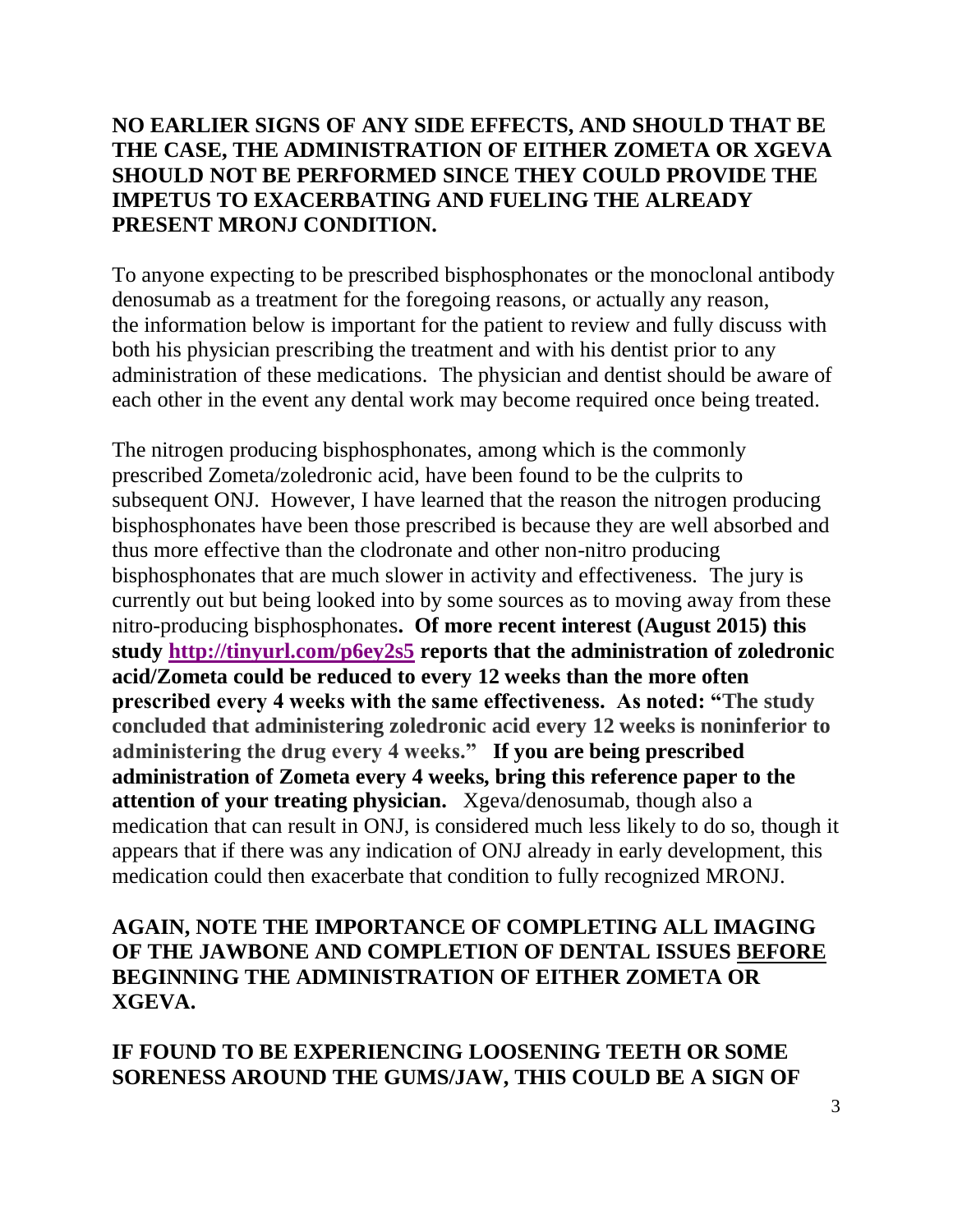**MEDICINE-RELATED OSTEONECROSIS OF THE JAW/MRONJ DEVELOPMENT AND YOU SHOULD FIND A ORAL AND MAXILLOFACIAL SURGEON WHO IS MORE APT TO RECGONIZE AND HAVE EXPERIENCE IN THE TREATMEN OF ONJ. A RHEUMATOLOGIST WITH EXPERIENCE IN TREATING ONJ COULD ALSO BE VISITED. MOST DENTISTS OR PERIDONTISTS ARE NOT FAMILIAR WITH THIS RESULT OF BISPHOSPHONATE/DENOSUMAB USE. PLEASE REVIEW THIS PAPER FOR FURTHER INFORMATION: <http://tinyurl.com/kczu3op>**

One of our fellow prostate cancer patients experienced Osteonecrosis of the Jaw and provided this relating of his experience….please read his words completely:

"My dentist and periodontist could not diagnose the problem that I experienced starting February, 2014. I had been on Zometa until June, 2011, and got off Xgeva in August, 2013. They tried antibiotics and then two rounds of perio surgery. The four lower incisors would not firm up in the jaw bone. I asked the periodontist if it could be ONJ and he said no way. After one of the incisors fell out in August, he said maybe it could be ONJ and sent me to an oral and maxillofacil surgeon. He almost immediately diagnosed ONJ caused by bisphosphonate use, primarily Zometa. Since I had been off Zometa for three years, I was a little more than surprised! He then informed me that the half life of Zometa is about twelve years and any invasive dental or perio work can trigger ONJ,

Treatment involved beginning a fairly heavy dose of Amoxicilln, Pentoxifyilline, and Vitamin E. He performed surgery in August, 2014, removing the three remaining lower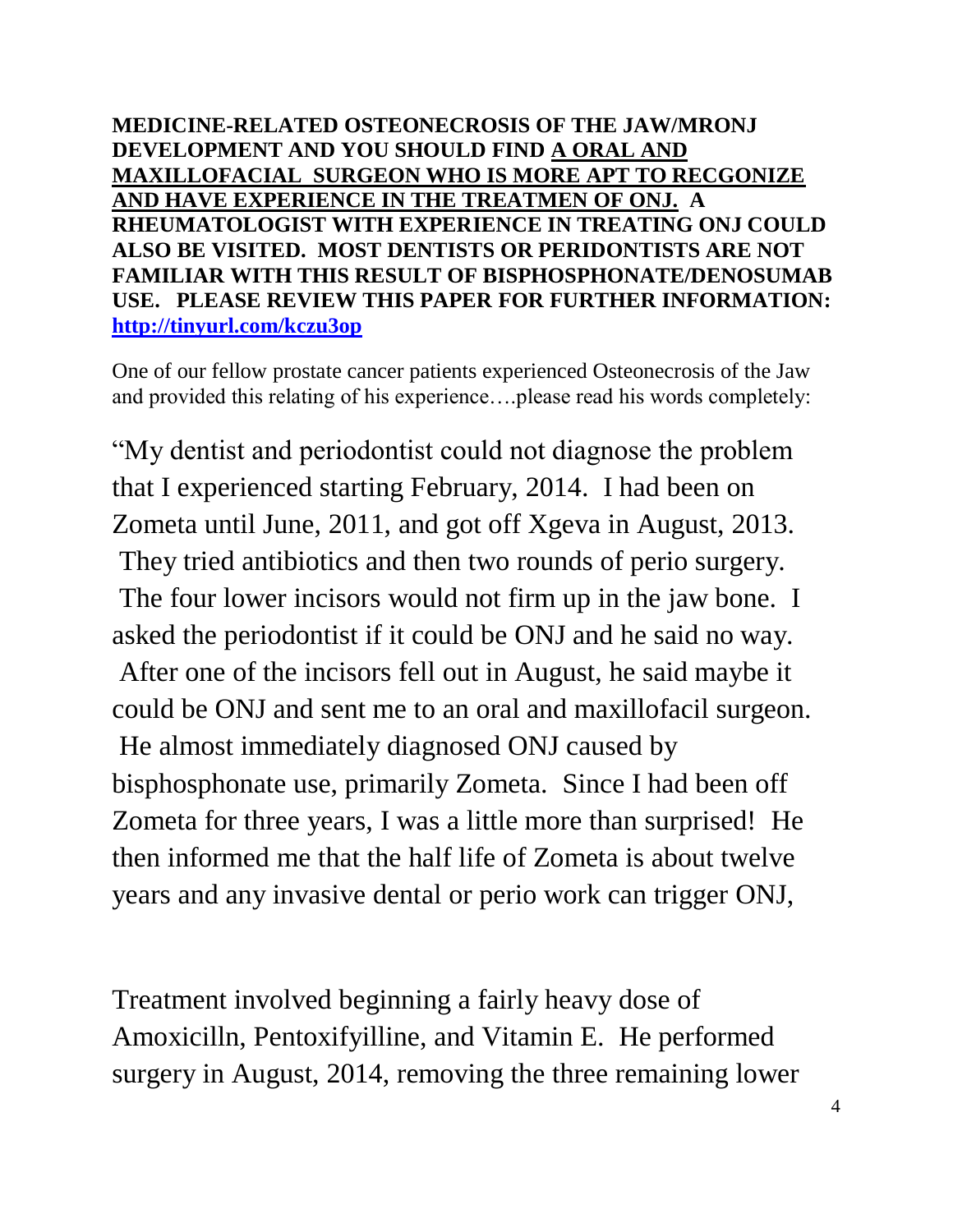incisors and almost one half inch of dead bone between the two canine teeth that remained in solid bone. He proceeded removing bone until he found bone that would bleed. This was done with local anesthesia and after he had stitched it back together, he put in a partial plate I had to have made prior to surgery. The partial was to protect the surgical site and replace the four missing teeth. Recover was fairly quick and easy with stitches removed after one week. The "new" teeth take a little getting used to but have had no issues since.

A couple of lessons learned. If you even suspect ONJ and have been on bisphosphonates, don't let a dentist or periodontist do any heavy duty work in your mouth. (Remember that stuff is still in your system for twelve years or so.) Find an oral maxillofacil surgeon who has had experience with ONJ, specifically medicinal (bisphosphonate) related ONJ. I found mine in Charlotte NC but he said the doctors that treat ONJ are few and far between. The other lesson learned is that Medicare would not cover the removal of the teeth or the cost of the partial. Common sense says you cannot remove dead jaw bone and keep the teeth in place. The partial they thought of as a cosmetic device so I wouldn't be gap toothed!"

**ALL PATIENTS PRESCRIBED ZOMETA OR XGEVA SHOULD ALSO BE DIRECTED TO PURCHASE A COMPREHENSIVE BONE SUPPLEMENT (CBS) TO PREVENT LOW CALCIUM LEVELS THAT ARE IMPLICATED IN OSTEONECROSIS OF THE JAW. I highly recommend considering the purchase of a formula developed by Medical Oncologist Strum known as "Strum's Intensive Bone Formula." This bone supplement is**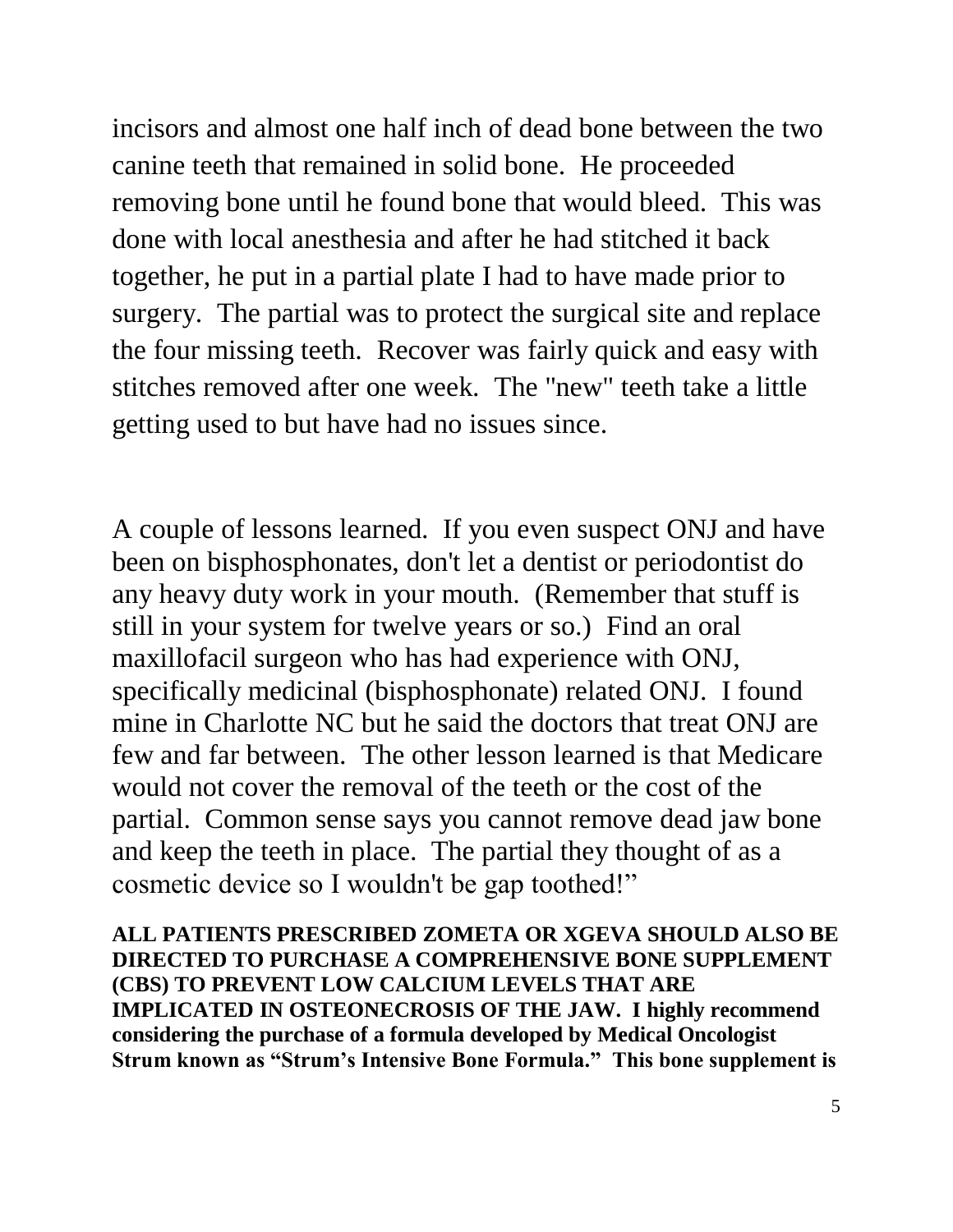## **available from Life Extension Foundation (LEF). See <http://tinyurl.com/66lwqy5> . The content is explained below:**

### **Supplement Facts**

Serving Size 10 capsules

Servings Per Container 30

Amount Per Serving

Vitamin D3 (as cholecalciferol) 8000 IU

Vitamin K2 (as menaquinone-7) 200 mcg

Calcium [as DimaCal® (Dicalcium Malate)] 800 mg

Magnesium (as magnesium citrate) 400 mg

Zinc (as zinc citrate) 10 mg

Potassium (as potassium citrate supplying 30 milliequivalents potassium) 1173 mg<br>potassium)

Winged treebine (*Cissus quadrangularis*) extract (aerial part) [std. to  $10\%$  ketosterones  $(60 \text{ mg})$ ] 600 mg

Boron (from boron citrate, aspartate, glycinate) 6 mg

Silica [from standardized Bamboo (*Bambusa vulgaris*) extract  $(\text{stem})$ ] 5 mg

Other ingredients: vegetable cellulose (capsule), vegetable stearate, silica,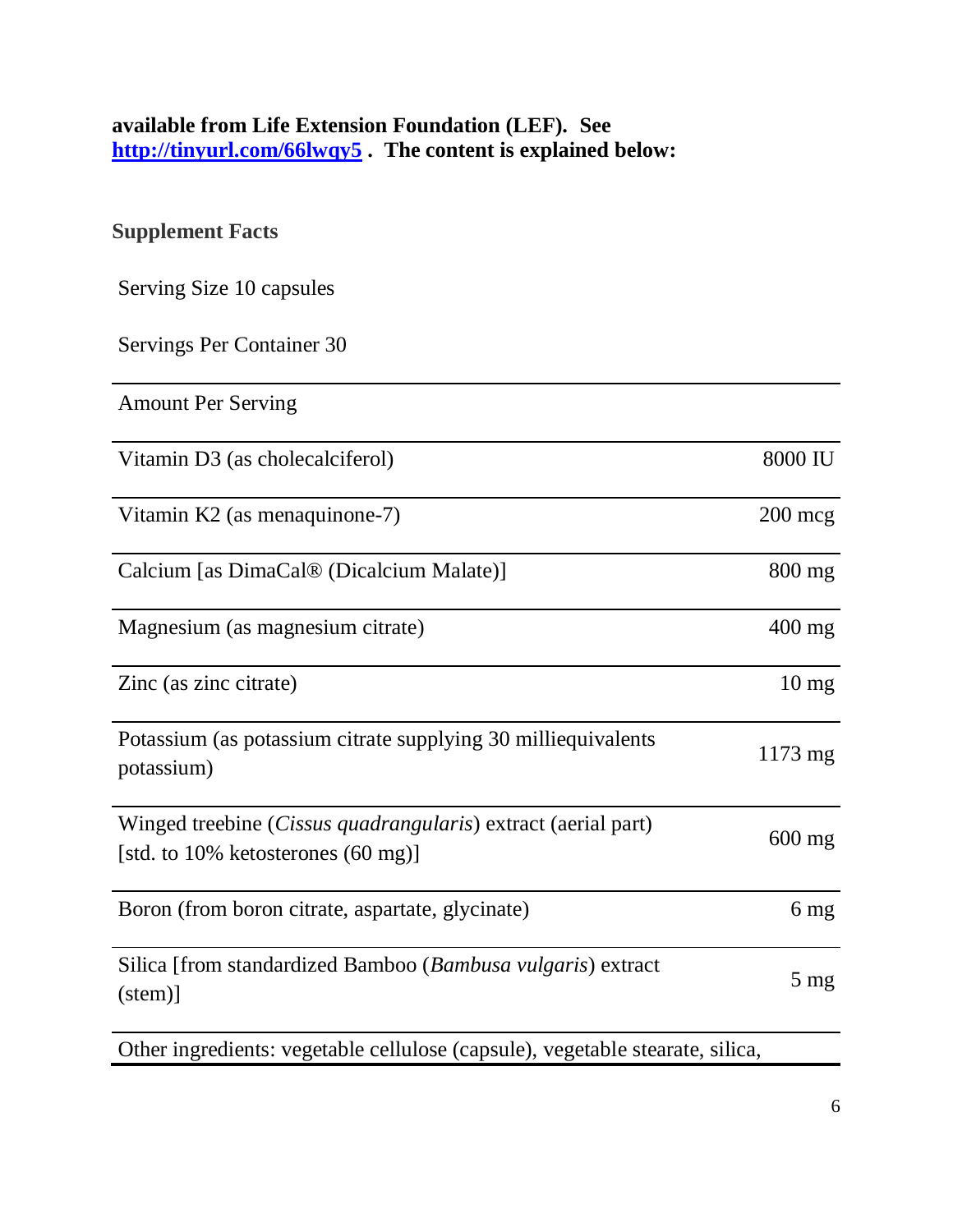#### maltodextrin.

### **Dosage and Use**

 Take three capsules in the morning, three capsules in the afternoon and four capsules in the evening daily with meals, or as recommended by a healthcare practitioner.

# **Caution**

Individuals consuming more than 2,000 IU/day of vitamin D (from diet and supplements) should obtain a serum 25-hydroxy vitamin D measurement. Do not exceed 10,000 IU per day unless recommended by your healthcare provider. This product is not recommended for individuals with high blood calcium or potassium levels. Because potassium may have numerous drug interactions (most commonly, diuretics and blood pressure medications), consult your healthcare provider before taking this product if you are taking prescription medications and/or have heart or kidney disease. Due to the vitamin K, consult your healthcare provider before taking this product if you are taking anti-platelet or anti-coagulant medications, or have a bleeding disorder.

This could be considered an expensive formula at around \$50 per month, but when considering that it replaces separate purchases of the vitamins listed, and is comprehensive for bone health in its formulation content, that price is not as significant.

Patients with other health issues should read the information at the following website before embarking on bisphosphonate treatment (a few examples: Chronic kidney disease stages 4 or 5, low serum calcium, osteomalacia, Vitamin D deficiency until it is corrected, serious esophageal disease, patients at bed rest who cannot stay upright for an hour). Also in this paper "Atrial Fibrillation" has a "question mark" associated with the words apparently uncertain of this concern since in the past the FDA apparently did not see this effect of concern. More recent study indicates that at the least, patients at high risk for AF, those who are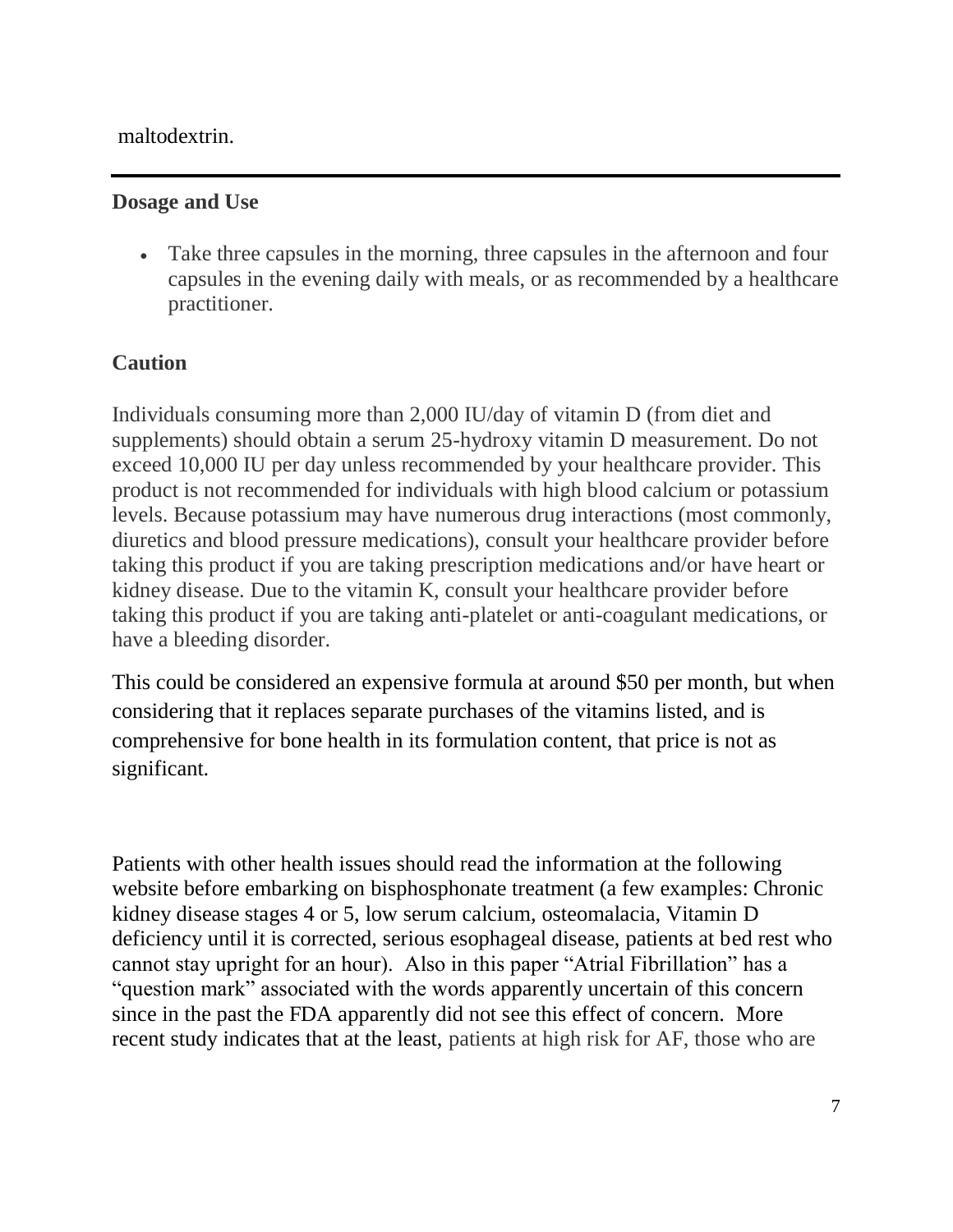older or have a history of cardiac events, should be closely monitored – so please take note.

<http://courses.washington.edu/bonephys/opbis.html>

Please take note, also, that denosumab is not approved for patients with multiple myeloma or other cancers of the blood. An important role that Matthew Smith, MD, PhD, at Massachusetts General Hospital has determined in focusing on the role of over-expression of RANK Ligand, a natural molecule that supports bone metabolism and bone integrity, is that denosumab has shown to inactivate RANK Ligand and prevent bone destruction and fractures. A recent study indicates that early initiation of denosumab can prevent or at least delay the onset of bone metastasis. See:<http://www.medicalnewstoday.com/releases/237749.php> . Also see the following that supports the prescribing of denosumab: <http://www.ncbi.nlm.nih.gov/pubmed?term=PMID%3A%2022943116>

If being prescribed Fosamax (Alendronate), a less strong bisphosphonate in tablet form, the medication as 70mg tablets usually comes as four tablets in a folded packet to last four weeks. One tablet is taken per week, taken on the same day of every week, preferably taken immediately upon rising for the day while stomach is empty, taken with 6-8 oz. of water to thoroughly wash the tablet down, and no other meds or food are to be taken for at least 30 minutes. You must remain up and out of bed and active after taking this medication. When I had been taking Fosamax I made up a sign with the large letters FOSAMAX on it that I placed near my bed that could not help but catch my eye upon rising so that I would remember to take the pill immediately upon rising. I took mine every Sunday morning.

If a stronger, intravenous bisphosphonate is prescribed such as Zometa (Zoledronate) or Aredia (Pamidronate), "insist" the initial dose be administered at a lowest dose possible and be administered over a longer than "usual" time frame to permit your system to tolerate the medication and minimize the chance of Acute Phase Response (APR) before increasing to what is considered a "normal" dose. Many Medical Oncologists use the argument "I've never heard of any of my patients experiencing any side effects." I seriously do not believe that to be fact, unless patients just fail to bring these side effects to the attention of their physician once they are over them. I've heard of way too many men who, within the next 28 to 36 hours after bisphosphonate intravenous administration certainly did experience extremely uncomfortable side effects of flu-like symptoms, bone pain,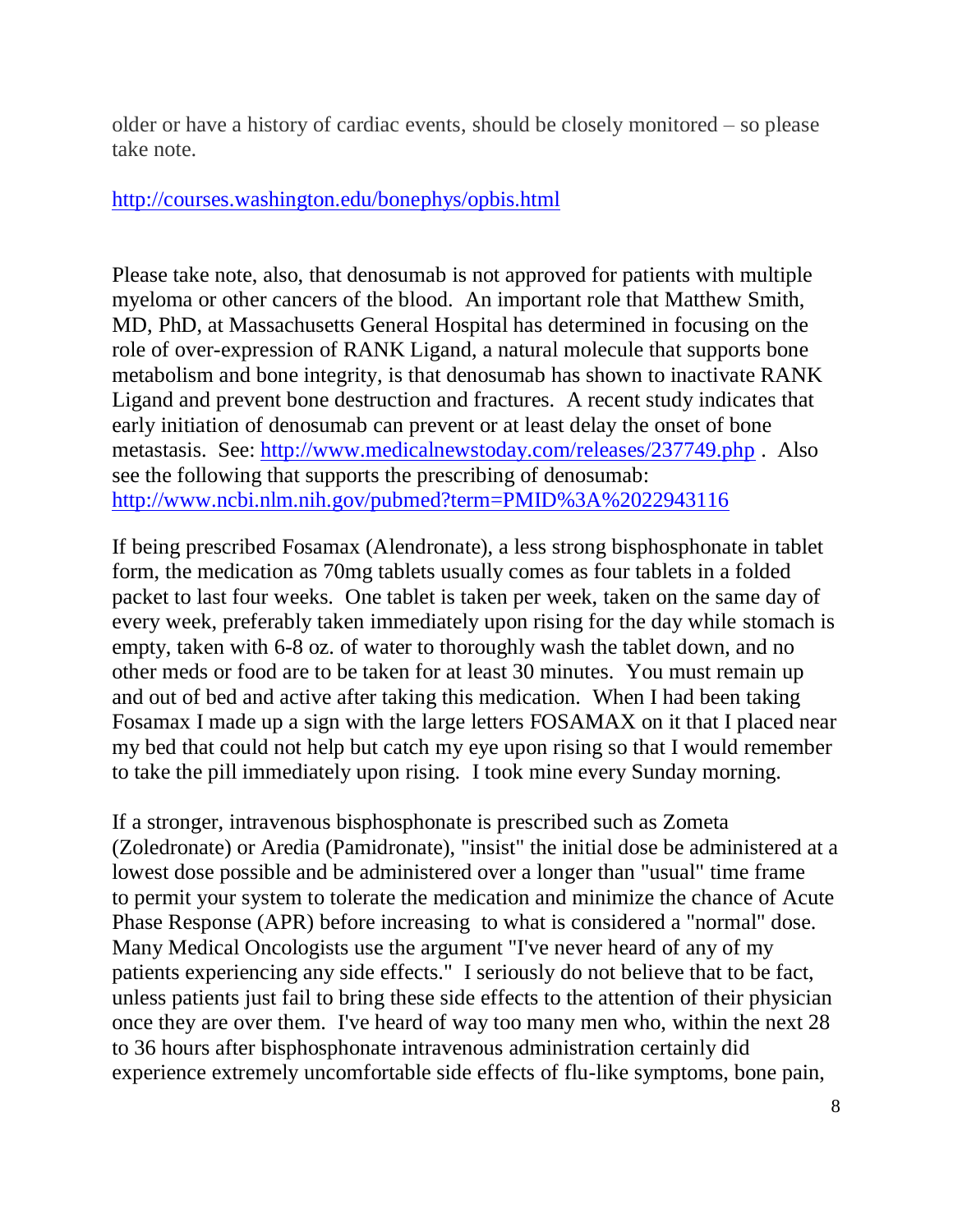kidney damage, and becoming bed-ridden for a few days after administration of intravenous bisphosphonates at full strength. The "normal" dose can be administered when returning for your second treatment. For Zometa, the initial dose to 'insist" on is 1mg over at least 30 minutes. Your second and future dosage can be increased to what is considered "normal" - usually 4mg. For Aredia, the initial dose to "insist" on is 30mg over at least 1 1/2 hours. Your second and future dosage can be increased to what is considered "normal" which I believe is 60- 90mg every two weeks thereafter. In the administration of either Zometa or Aredia at full dosage you have every right to "insist" that the infusion be timed to more than 30 minutes for Zometa and at least 1 1/2 to even 2 hours for Aredia. They may try to push the infusion to a shorter time period but stick to your "rights" and remind them that this is YOUR body in which the medication is being administered and you want as little side effect as possible. **And keep in mind the important information provided you above: If you are being prescribed administration of Zometa every 4 weeks, bring this reference paper <http://tinyurl.com/p6ey2s5>to the attention of your treating physician that administration can be extended to every 12 weeks.**

Interesting to note is that Zoledronic acid (Zometa), in addition to its role in prevention of skeletal-related events, also directly suppresses cell proliferation and induces apoptosis in prostate cancer cells.

The newer drug, denosumab, rather than an oral medication or lengthy infusion, is administered as a subcutaneous injection in the upper arm, upper thigh, or abdomen. This medication comes in two strengths: for osteopenia, rather than Fosamax, denosumab as Prolia can be administered at 60mg to last six months; for osteoporosis or known metastasis to bone, rather than Zometa or Aredia, denosumab as Xgeva can be administered monthly at 120mg.

I thought the below two advisories from Medical Oncologist Stephen Strum may interest you:

**Per Dr. Strum: "**BEPs (Biological End Points) such as DpD (deoxypyridinoline) and b-CTX (C-Terminal Telopeptide, b-Crosslaps) should be used to decide on how often Xgeva is given. Remember too, the GOLDILOCKS maxim: "Not too hot, not too cold, but just right." This is true of all biological systems and the concept of BEPs is applicable here. We want to see the DpD and the CTx drop to low values but we can hold the Xgeva (or Zometa) if way way low to prevent what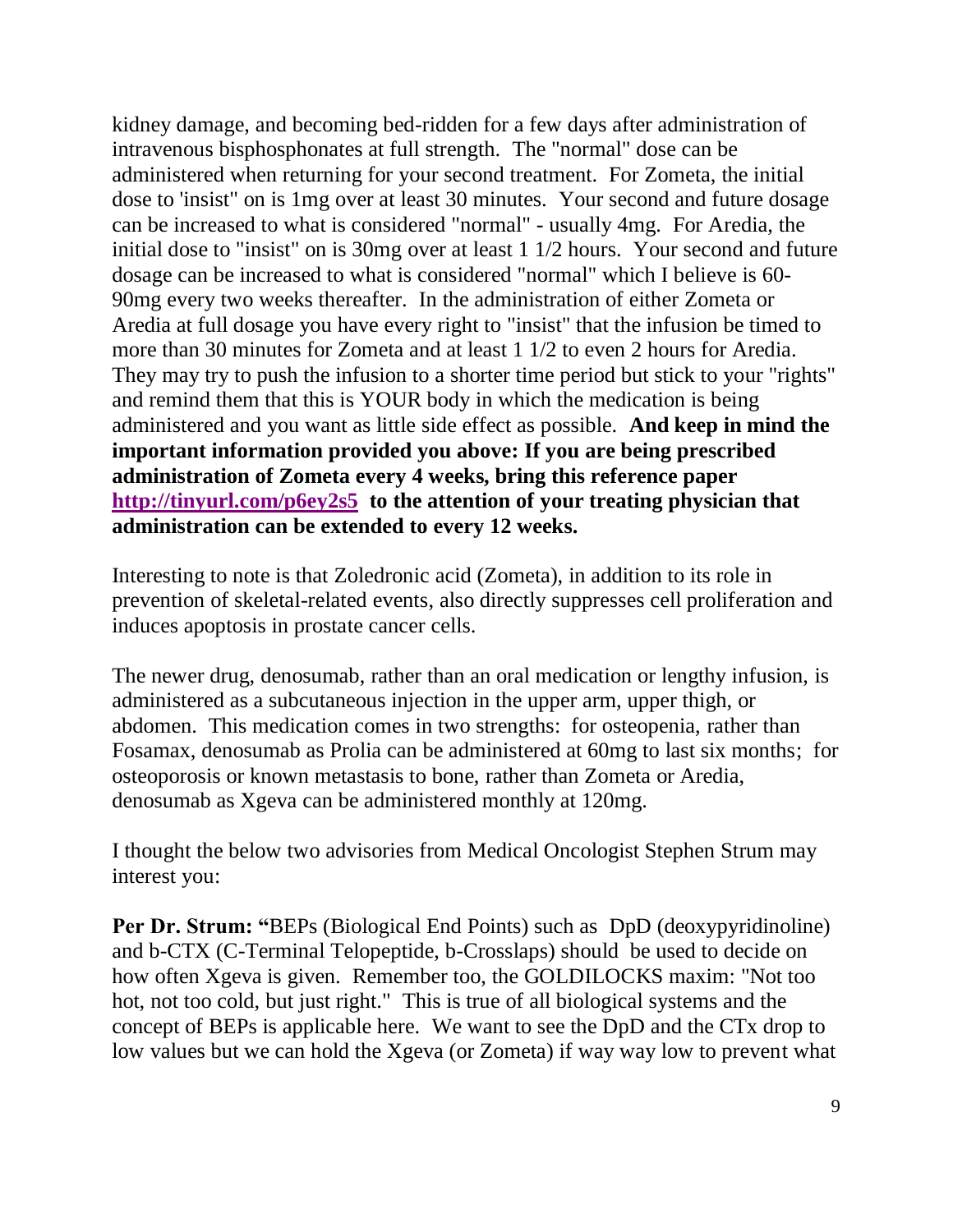is called adynamic bone disease (ABD), which one day will be correlated with ONJ (osteonecrosis of the jaw)."

## **Further from Dr. Strum:**

**This is a group email. Its goal is to alert you to issues that relate to the potential for a serious side effect of bisphosphonate use in those having invasive dental work.**

**I believe I have one of the largest experiences with the use of bisphosphonates, both intravenous & oral. I have not seen the side effect called "avascular necrosis" or "osteonecrosis of the jaw". Others have seen this & the reported incidence has been reported as between 1% & 5%. You will see in the attached file that some say that in those having dental extractions or dental implants this can be as high as 80%.** 

**I suggest you read the attached file. If you wish more information do a Google search on bisphosphonates osteonecrosis or bisphosphonates avascular necrosis. I hope to soon have a website where these articles will be posted.** 

**In the meantime, pay attention to the need for a DENTAL EVALUATION prior to starting on bisphosphonate therapy (especially intravenous bisphosphonates like Zometa or Aredia) & strongly consider dental evaluations while on such therapy. Share the attached file with your dentist & any other pertinent medical reference(s). Avoid invasive dental procedures such as extractions or implants. If there is an issue challenging this, seek an oral surgeon or contact one of the authors specializing in avascular necrosis of the jaw relating to bisphosphonate therapy.** 

**Lastly, I believe it is possible that I have not seen this problem because I advise my patients to use a comprehensive bone supplement. (My note: see page 3, above)**

**In the past, issues of bone brittleness relating to therapies using Fluoride or Bisphosphonates have come up. In both situations, I have found that such a problem relates to NOT supplying the patient with the needed raw materials**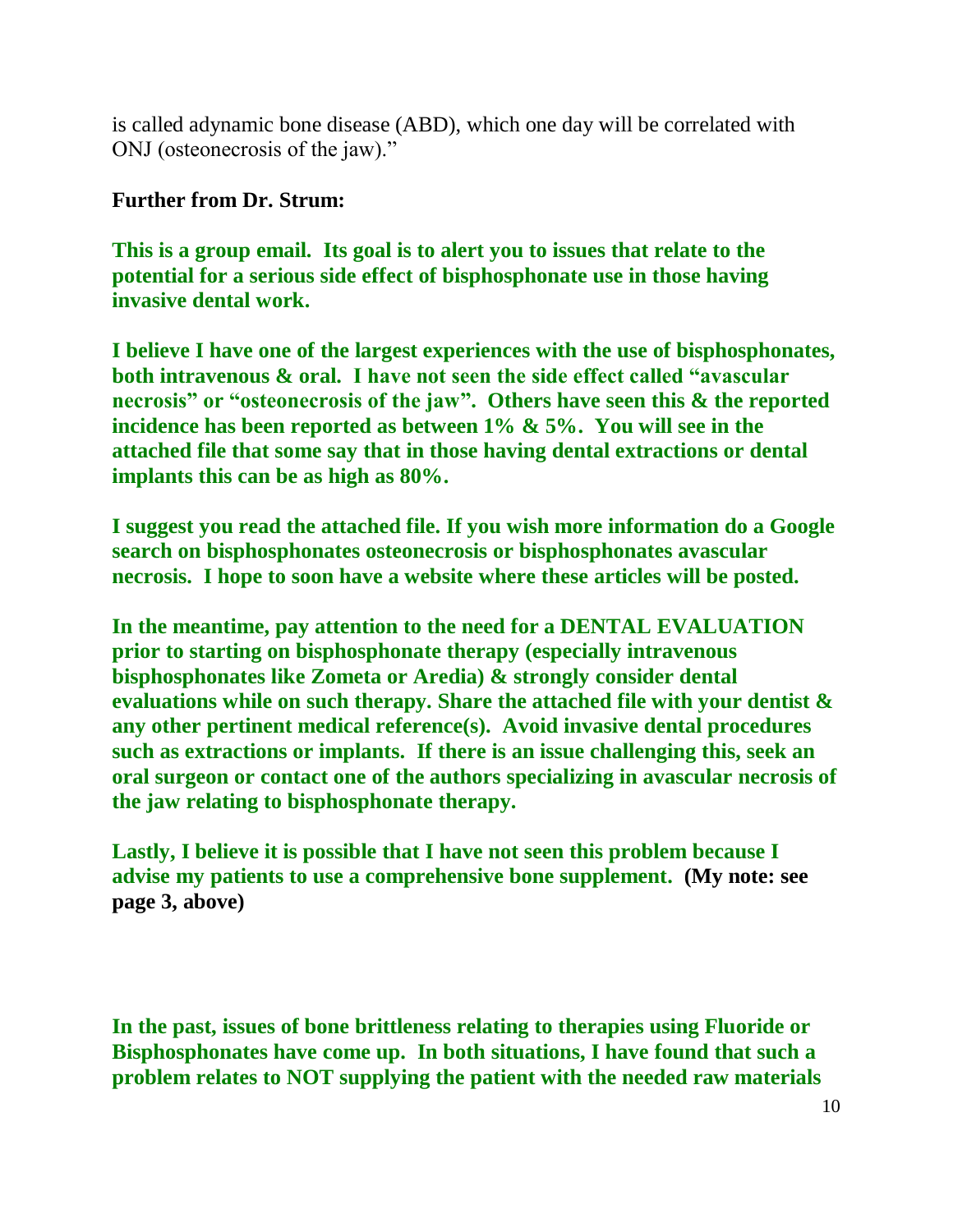**to make healthy bone. And, one other point. This process is called avascular necrosis & drugs which inhibit angiogenesis might be working with bisphosphonates to create SYNERGISTIC TOXICITY. It is known that part of the mechanism of action of bisphosphonates is that of anti-angiogenesis. Therefore, think carefully when adding additional anti-angiogenesis agents to bisphosphonate therapy. This includes drugs like thalidomide, tetracyclines, and COX II inhibitors like Celebrex. These may be found to be risk factors.** 

**"The Doctor of the Future will give no medicine, but will interest his patients in the care of the Human frame, in diet, and in the cause and prevention of disease."** 

**--Thomas Edison**

**"He is a better physician that keeps diseases off us, than he that cures them…prevention is so much better than healing because it saves the labour of being sick."**

**Thomas Adams, 1618**

**The superior doctor prevents sickness; The mediocre doctor attends to impending sickness; The inferior doctor treats actual sickness.**

**--Chinese Proverb**

**He who cures a disease may be the skillfullest, but he that prevents it is the safest physician**

**--T. Fuller**

**My regards to all,** 

**Stephen** 

### **Stephen B. Strum MD, FACP Medical Oncologist Specializing in Prostate Cancer**

(MY NOTE Regarding Jarrow Bone Up: Dr. Strum, recommends patients use Jarrow Bone Up 6 tablets daily to satisfy appropriate Calcium intake for any bone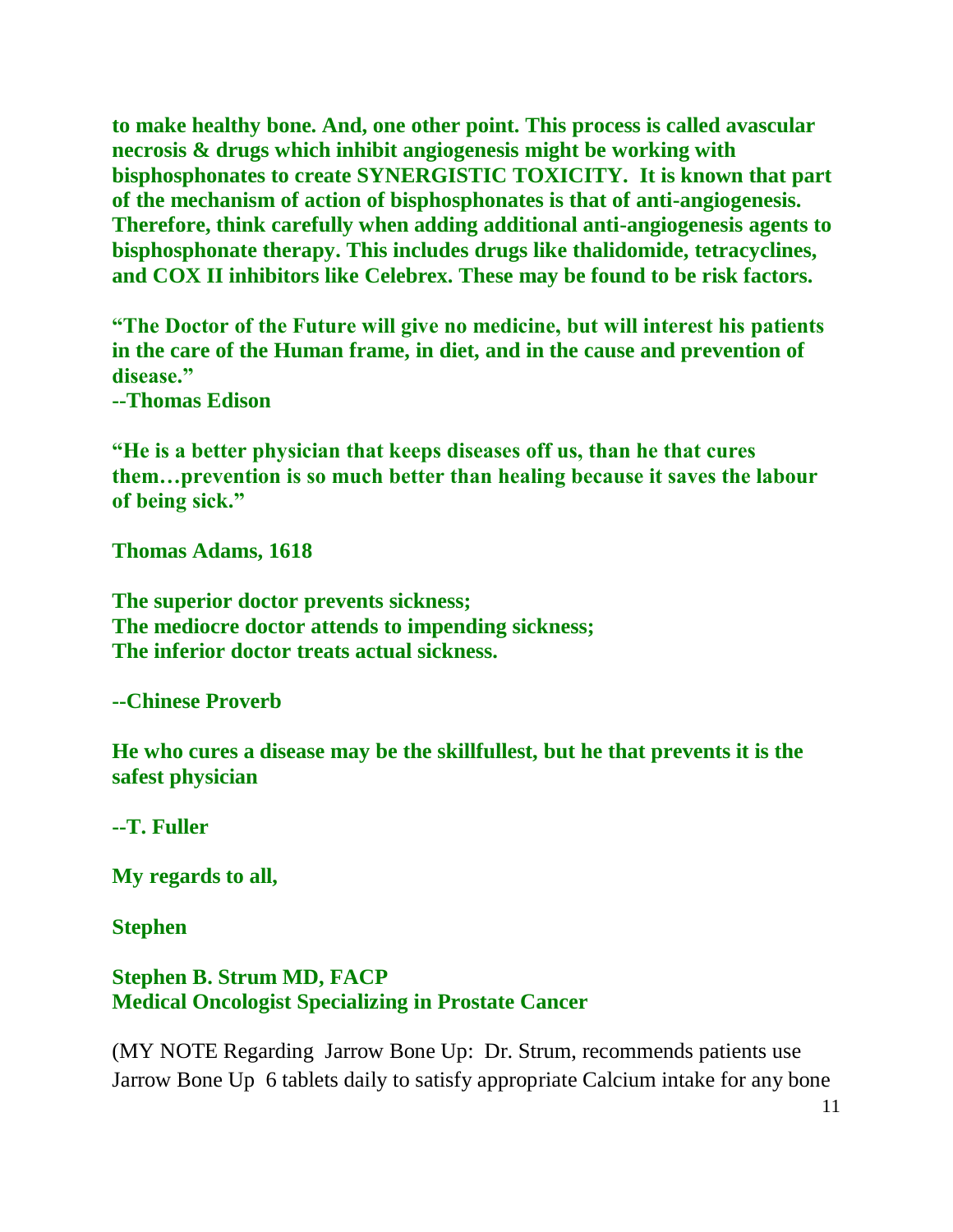issues as well as about 8-10% of daily Vitamin D intake. He recommends taking 4 or 5 per day and pending calcium levels & ideally intact PTH levels one may need to add a little more. Jarrow's products involve taking 6 per day to equal 1,000mg Calcium so one has latitude in using less than the 6 per day. Also, ideally the intake of calcium is best done more towards the evening so he recommends weighting dosing in that way. All of this must take into account the use of bisphosphonate drugs, as well as any vitamin D supplementation. Jarrow Bone Up is likely available in most health food stores and can be ordered via the internet.

Example:<http://www.herbsmd.com/detail/Bone-Up-1621.htm>

**Further to my note:** With the availability of **"Strum's Intensive Bone Formula" since Dr. Strum's earlier recommendation of Jarrow Bone Up, I would reason that his new formula will be much more effective to address bone issues.**

**PLEASE TAKE VERY SPECIAL AND IMPORTANT NOTE OF THE FOLLOWING that was the attachment to Dr. Strum's report, above, and taken from this important to read paper – THIS IS REALLY "SERIOUS INFORMATION" TO BE AWARE!**

**Bisphosphonate-Induced Exposed Bone** 

**(Osteonecrosis/Osteopetrosis) of the Jaws: Risk Factors, Recognition, Prevention, and Treatment Robert E. Marx, DDS,\* Yoh Sawatari, DDS, Michel Fortin, DMD, PhD, and Vishtasb Broumand, DMD, MD'**

**2005 American Association of Oral and Maxillofacial Surgeons J Oral Maxillofac Surg 63:1567 1575, 2005**

**<http://spindlerperio.tripod.com/joms.pdf>**

# **RECOMMENDATIONS TO PREVENT BISPHOSPHONATE AVASCULAR NECROSIS**

Before Initiating Bisphosphonate Therapy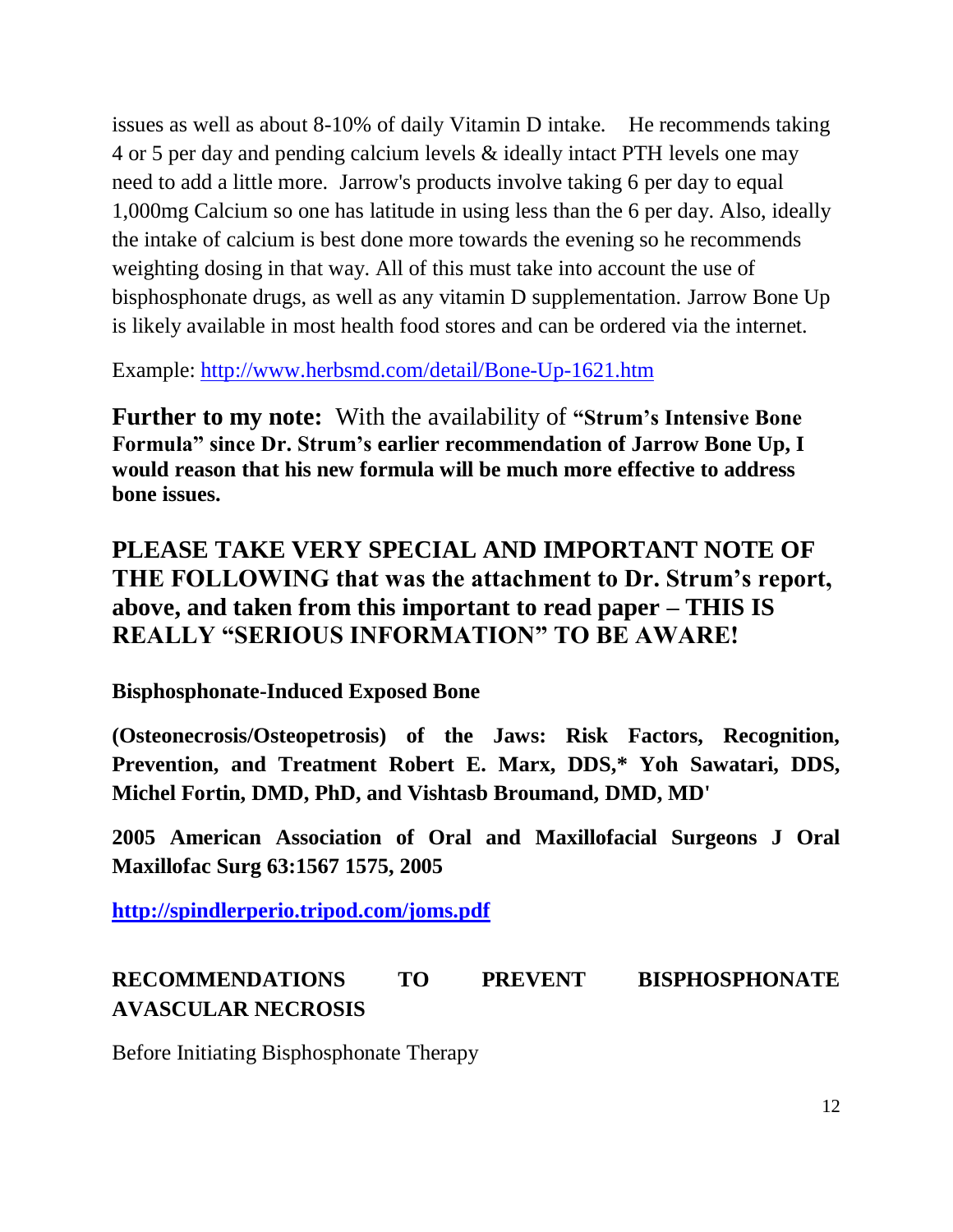As soon as the treating oncologist prescribes bisphosphonate therapy **(MY NOTE: or DENOSUMAB AS PROLIA OR XGEVA, AND BEFORE BEGINNING THE MEDICATION), the patient should be referred to an experienced dentist or** oral and maxillofacial surgeon for an urgent examination. Close and ongoing communication between your physician and dentist is crucial, and commencement of bisphosphonate therapy should be deferred until dental and oral surgical treatments have been completed. **At the minimum, the dental examination should consist of clinical and panoramic radiographic examinations with individual periapical films where indicated. Dental treatment is aimed at eliminating infections and preventing the need for invasive dental procedures in the near and intermediate future.** This may include tooth removal, periodontal surgery, root canal treatment, caries control, dental restorations, and dentures. These patients should not be considered as candidates for dental implants, which have no crevicular epithelial attachment and therefore would predispose the patients in this group to bone exposure. **Impacted teeth that are completely covered by bone or soft tissue should be left undisturbed, but those with an oral communication are recommended to be removed and given a 1 month healing period.** Similarly, small lingual mandibular tori do not require removal whereas large, multilobed mandibular tori or midline palatal tori with thin overlying mucosa are recommended to be removed 1 month before the initiation of bisphosphonate therapy. **Prophylactic antibiotic coverage for noninvasive dental care is not required but is recommended for any invasive dental procedure**, and for this penicillin remains the drug of choice. **For individuals with a penicillin allergy, combination therapy using quinolones and metronidazole or erythromycin and metronidazole are good second choices and have proven efficacy in this group. Clindamycin alone is not recommended because of its lack of activity against actinomyces, Eikenella corrodens, and similar species that have been found to frequently colonize this exposed bone.**

As a general rule, if the patient requires only noninvasive dental care, such as dental cleanings (prophylaxis), fluoride carriers, dental restorations, dentures, and so forth, bisphosphonate therapy need not be delayed. If the patient requires invasive dental procedures such as **tooth removals, periodontal surgery, or root canal therapy, commencement of bisphosphonate therapy should be deferred for 1 month to allow sufficient time for bone recovery and healing.** Once the regimen of bisphosphonate therapy has begun, **a surveillance schedule of once every 4 months is recommended.**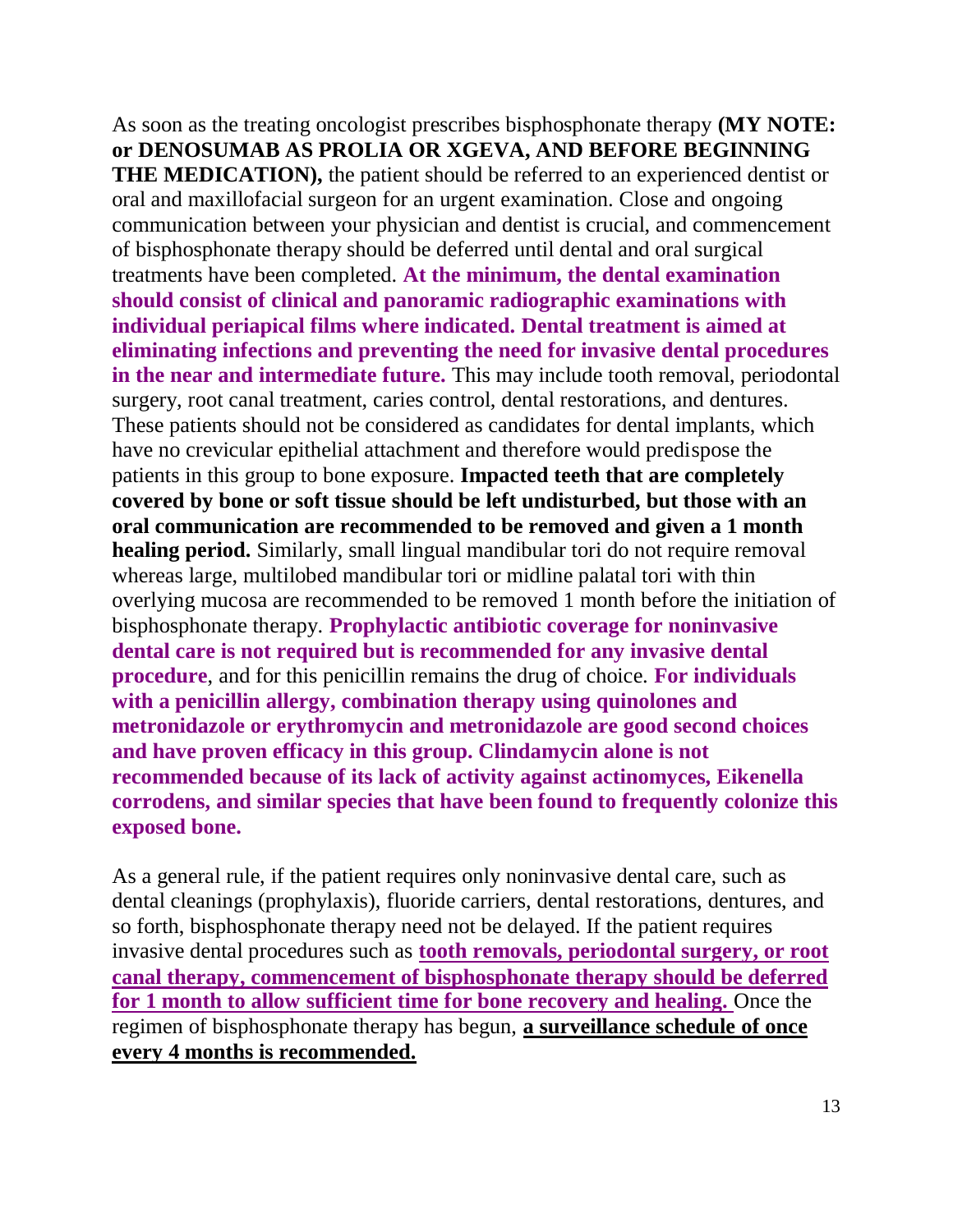#### SIMILAR TO THE ABOVE, WHILE RECEIVING BISPHOSPHONATE

THERAPY Oncologists should consider referring all patients already receiving IV bisphosphonates to a dentist or oral and maxillofacial surgeon for an examination and a surveillance schedule. The dental team should carefully evaluate the **oral cavity for exposed bone in the areas most commonly affected, such as the posterior lingual area of the mandible, and for radiographic evidence of osteolysis, osteosclerosis, widened periodontal membrane spaces, and furcation involvements.** A dental cleaning and fluoride carriers should be considered, and **tooth removal should be avoided if at all possible. If the tooth is nonrestorable because of caries, root canal treatment and amputation of the crown is a better option than removing the tooth. Similarly, teeth that demonstrate 1 or 2 mobility should be splinted rather than removed.** If the mobility is 3 or more or is associated with a periodontal abscess, there is a strong possibility that osteonecrosis is already present and the abscess and/or granulation tissue is merely covering exposed bone. In these situations, removing the tooth and providing antibiotic treatment, as described in the previous section, is the only recourse. Elective surgery within the jaws, such as removal of third molar teeth or tori, periodontal surgery, or placement of dental implants, is strongly discouraged at this time. Denture wearing is acceptable, but the prosthesis should be examined for areas of excessive pressure or friction and given a soft reline if needed. . Close and ongoing communication between your physician and dentist is crucial, and commencement of bisphosphonate therapy should be deferred until dental and oral surgical treatments have been completed. **At the minimum, the dental examination should consist of clinical and panoramic radiographic examinations with individual periapical films where indicated. Dental treatment is aimed at eliminating infections and preventing the need for invasive dental procedures in the near and intermediate future.** This may include tooth removal, periodontal surgery, root canal treatment, caries control, dental restorations, and dentures. These patients should not be considered as candidates for dental implants, which have no crevicular epithelial attachment and therefore would predispose the patients in this group to bone exposure. **Impacted teeth that are completely covered by bone or soft tissue should be left undisturbed, but those with an oral communication are recommended to be removed and given a 1 month healing period.** Similarly, small lingual mandibular tori do not require removal whereas large, multilobed mandibular tori or midline palatal tori with thin overlying mucosa are recommended to be removed 1 month before the initiation of bisphosphonate therapy. **Prophylactic antibiotic**